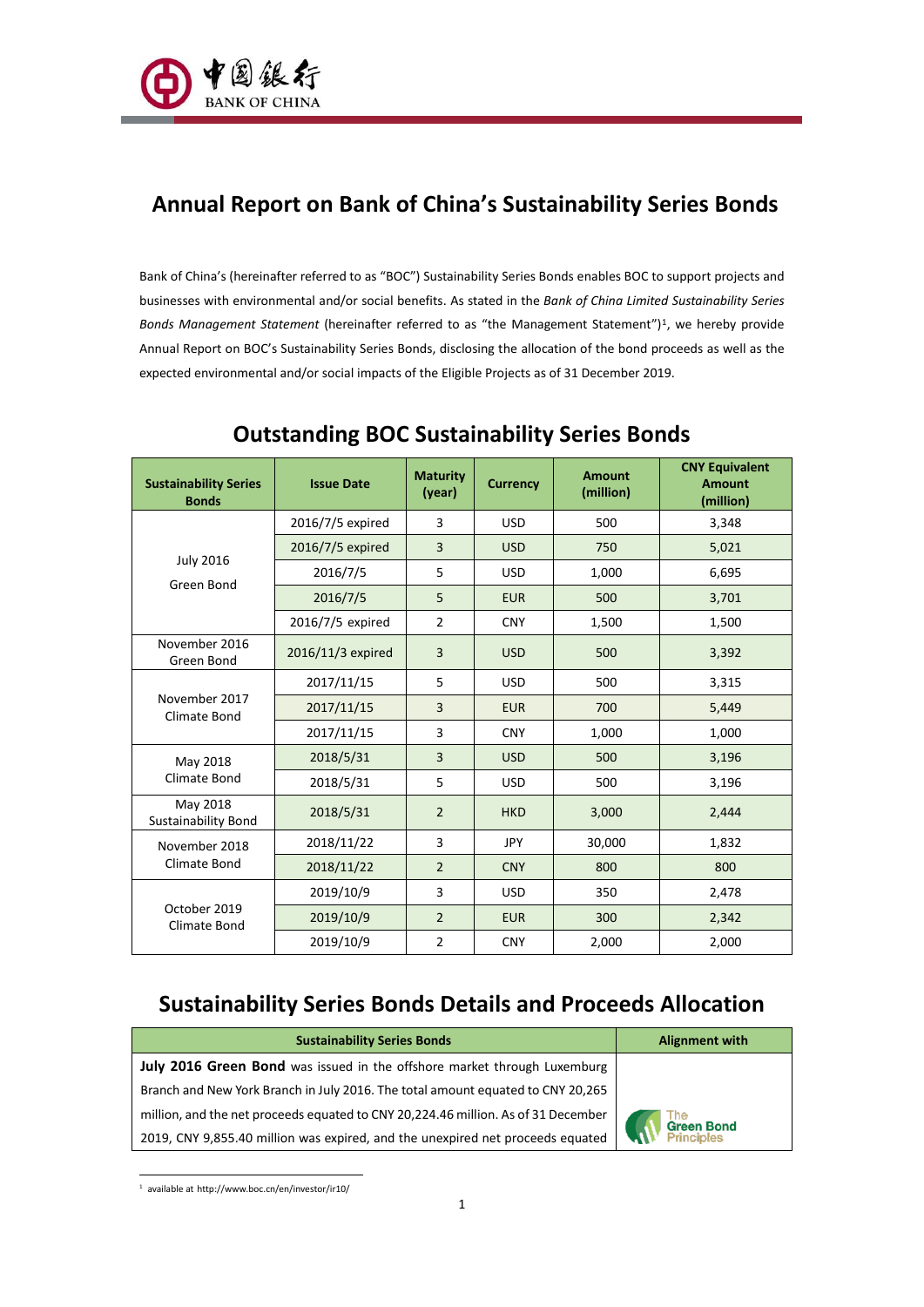

| to CNY 10,369.06 million. As of 31 December 2019, all of these net proceeds have     |                                  |  |
|--------------------------------------------------------------------------------------|----------------------------------|--|
| been utilized to fund 5 electrified metro projects, 3 wind power generation projects |                                  |  |
| and 1 waste water treatment project.                                                 |                                  |  |
| November 2017 Climate Bond was certified by Climate Bond Initiative                  |                                  |  |
| (hereinafter referred to as "CBI") and issued in the offshore market through Paris   | Green Bond<br>Principles         |  |
| Branch in November 2017. The total amount equated to CNY 9,763 million, and net      | Climate                          |  |
| proceeds equated to CNY 9,753.26 million. As of 31 December 2019, all of these       | Bond<br>Certified                |  |
| net proceeds have been utilized to fund 11 electrified metro projects.               |                                  |  |
| <b>May 2018 Climate Bond</b> was certified by CBI and issued in the offshore market  |                                  |  |
| through London Branch in May 2018. The total amount equated to CNY 6,392             | Green Bond<br>Principles         |  |
| million, and net proceeds equated to CNY 6,386.79 million. As of 31 December         | Climate                          |  |
| 2019, all of these net proceeds have been utilized to fund 6 electrified metro       | <b>Bond</b>                      |  |
| projects, 7 wind power generation projects and 2 waste water treatment projects.     | Certified                        |  |
| May 2018 Sustainability Bond was issued in the Hong Kong market through              |                                  |  |
| Hong Kong Branch in May 2018. The total amount equated to CNY 2,444 million,         | Green Bond<br>Principles         |  |
| and net proceeds equated to CNY 2,441.58 million. As of 31 December 2019, all of     | l he                             |  |
| these net proceeds have been allocated to Government-sponsored student loan,         | <b>Social Bond</b><br>Principles |  |
| personal startup loan, farmer household individually-owned business loan, farmer     | <b>Sustainability Bond</b>       |  |
| household microbusiness loan, 3 electrified metro projects and 2 wind power          | Guidelines                       |  |
| generation projects.                                                                 |                                  |  |
| November 2018 Climate Bond was certified by CBI and issued in the offshore           |                                  |  |
| market through Tokyo Branch in November 2018. The total amount equated to CNY        | Green Bond<br>'rinciples         |  |
| 2,632 million, and net proceeds equated to CNY 2,627.87 million. As of 31            | Climate                          |  |
| December 2019, all of net proceeds have been utilized to fund 3 electrified metro    | <b>Bond</b><br>Certified         |  |
| projects.                                                                            |                                  |  |
| October 2019 Climate Bond was certified by CBI and issued in the offshore            |                                  |  |
| market through Macau Branch in October 2019. The total amount equated to CNY         | Green Bond<br>nciples            |  |
| 6,819 million, and net proceeds equated to CNY 6,808.11 million. As of 31            | Climate                          |  |
| December 2019, all of these net proceeds have been utilized to fund 6 electrified    | ertified                         |  |
| metro projects, 6 wind power generation projects and 1 integrated energy project.    |                                  |  |

# **Section breakdown of BOC Sustainability Series Portfolio**

### ⚫ **For Green Bonds**

As of 31 December 2019, the proceeds of BOC Green Bonds have been allocated to BOC Green Portfolio, which shows a structural diversification in green sectors, with a predominance of clean transportation, renewable energy and waste water sectors. And electrified metro projects take up 90.38%, which is the largest part of the portfolio.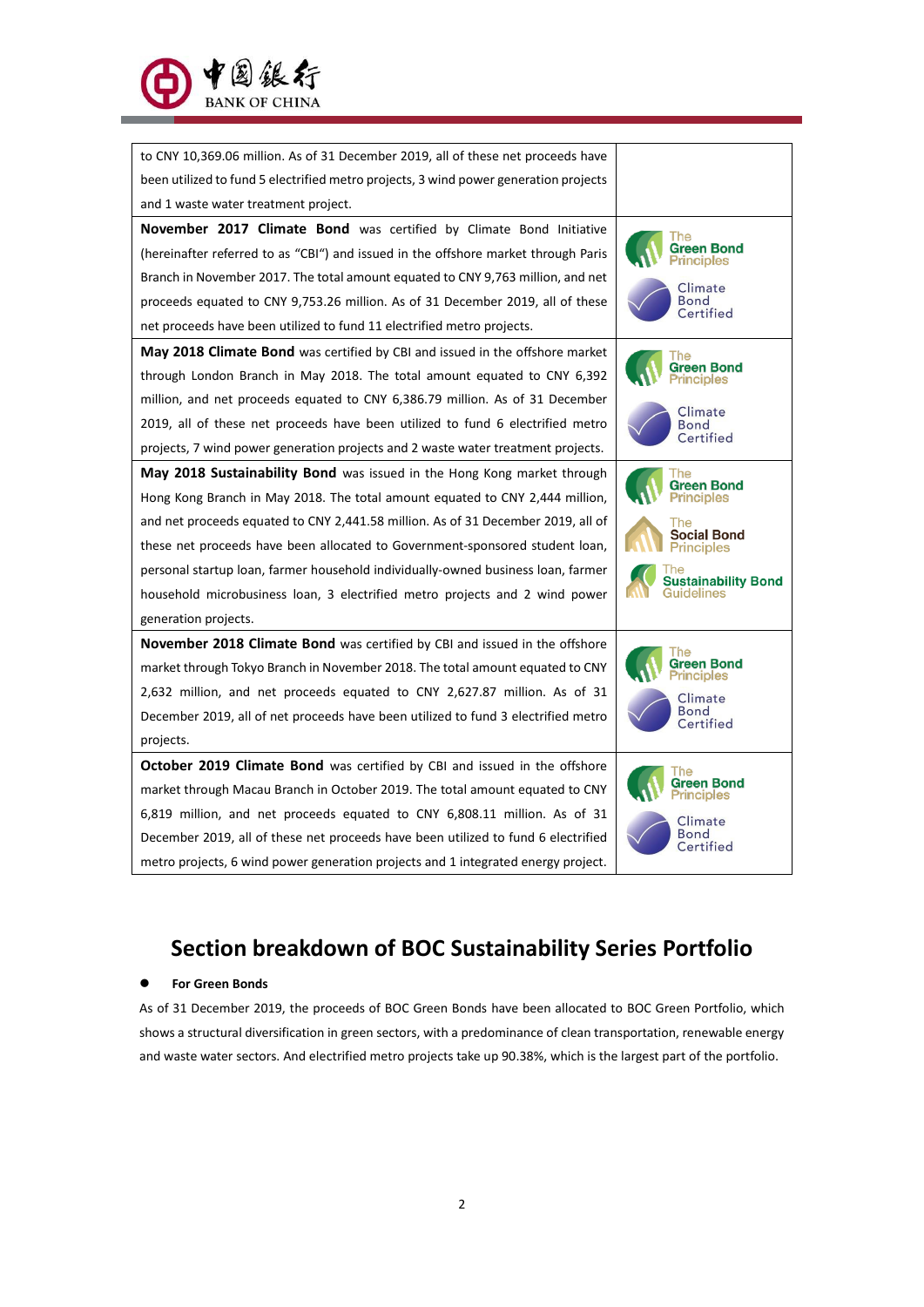



#### ⚫ **For Climate Bonds**

As of 31 December 2019, the proceeds of BOC Climate Bonds have been allocated to BOC Green Portfolio, which shows a structural diversification in terms of green sectors, with a predominance of clean transportation, renewable energy and waste water sectors. And electrified metro projects take up 82.17%, which is the largest part of the portfolio.



#### ⚫ **For Sustainability Bonds**

As of 31 December 2019, the proceeds of BOC Sustainability Bonds have been allocated to BOC Green Portfolio and Social Portfolio, which shows a structural diversification in terms of sustainability sectors, with a predominance of renewable energy, clean transportation, access to essential services and employment generation. And electrified metro projects take up 35.45% which is the largest part of the portfolio.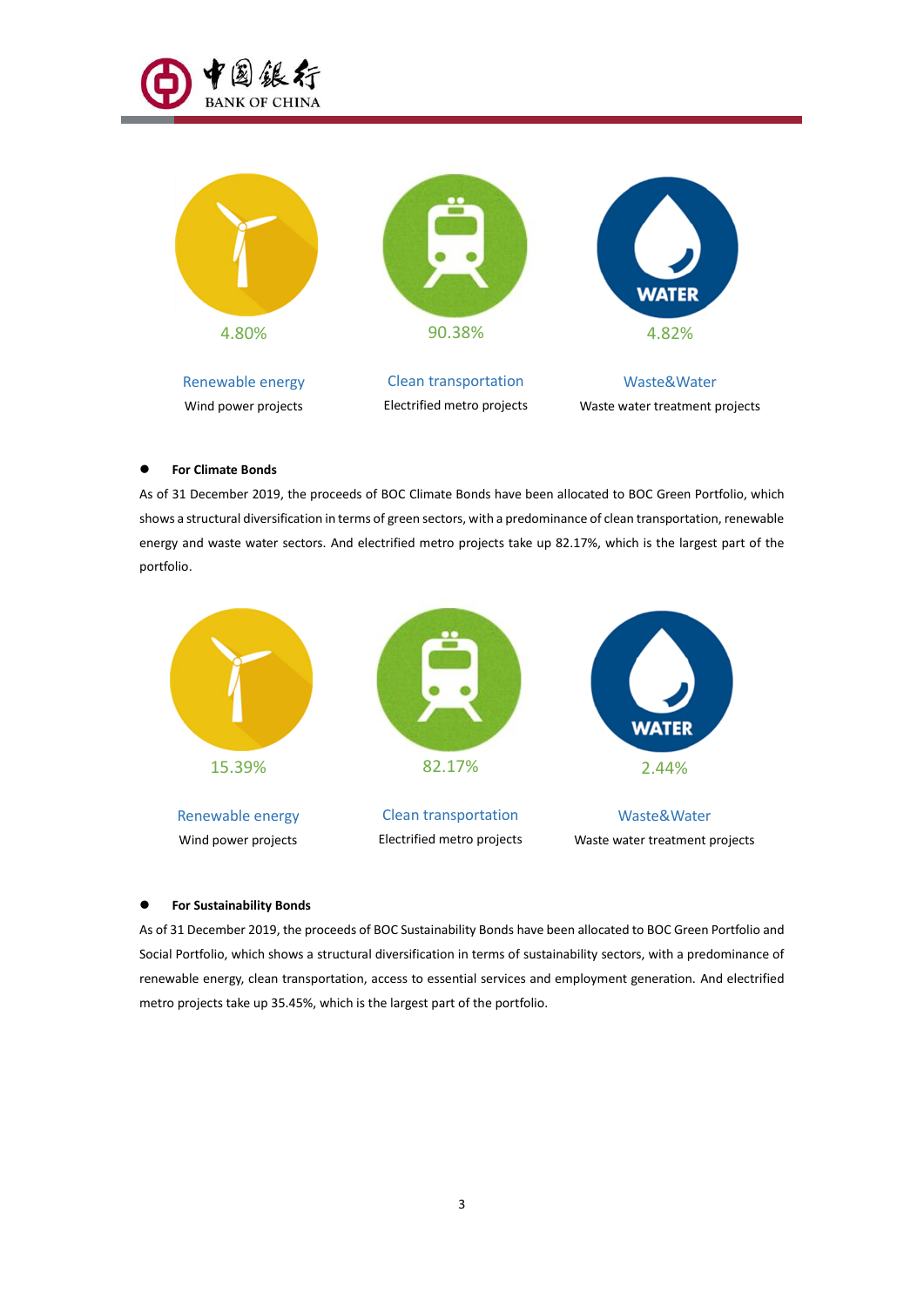



# **Geographical breakdown of BOC Sustainability Series Portfolio**

#### ⚫ **For Green Bonds**

97.43% of the net proceeds from BOC Green Bonds have been allocated to the projects in mainland China, with the remaining proceeds allocated to 2 projects in Poland.

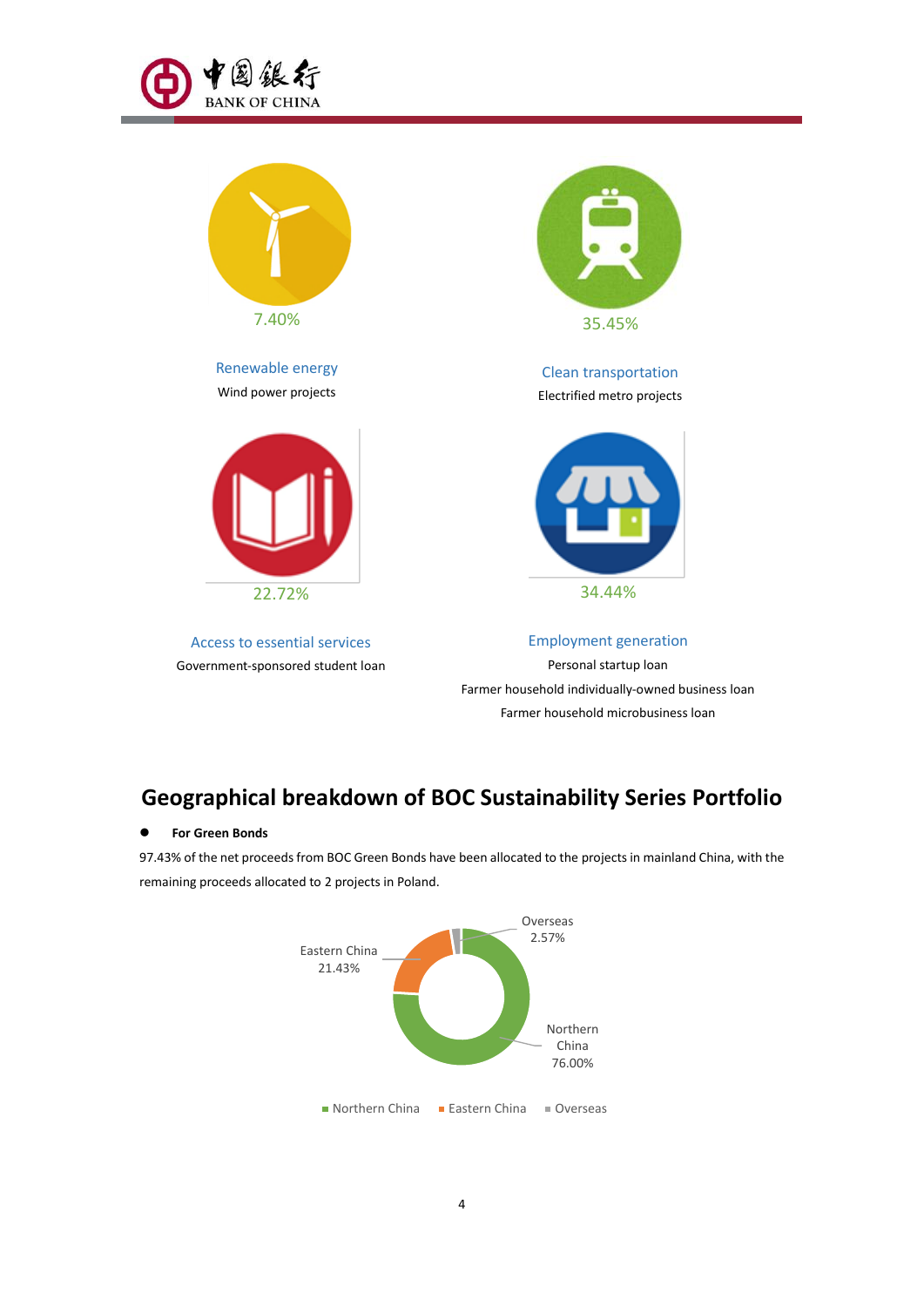

### ⚫ **For Climate Bonds**

98.61% of the net proceeds from BOC Climate Bonds have been allocated to the projects in mainland China, with the remaining proceeds allocated to 1 project in Netherlands.



### ⚫ **For Sustainability Bonds**

All net proceeds from BOC Sustainability Bond have been allocated to the projects in mainland China.



## **Impact Reporting**

| The environmental impact                                                                                                                                                                                                                                                                                                                                                                                                                                                                                                                 | The social impact                                                                                                                                                        |
|------------------------------------------------------------------------------------------------------------------------------------------------------------------------------------------------------------------------------------------------------------------------------------------------------------------------------------------------------------------------------------------------------------------------------------------------------------------------------------------------------------------------------------------|--------------------------------------------------------------------------------------------------------------------------------------------------------------------------|
| Due to the considerations of confidentiality for our loan<br>clients, the environmental impact results of the Green<br>projects are disclosed on a portfolio basis. For each of the<br>indicators in the table, the project-by-project results include<br>only the pro-rated share (as a percentage of the issuer's<br>share of the total financing) of the total projects' results;<br>these individual pro-rata project impacts are then<br>aggregated to indicate the overall impact of the funded<br>projects in a certain category. |                                                                                                                                                                          |
| The environmental impact is calculated as:                                                                                                                                                                                                                                                                                                                                                                                                                                                                                               | The social impact is evaluated as:                                                                                                                                       |
| For Renewable Energy Projects, the environmental impact<br>is calculated based on the UNFCCC CDM methodology ACM<br>0002 Grid-connected electricity generation from renewable                                                                                                                                                                                                                                                                                                                                                            | For <b>Access to essential services</b><br>through<br>supporting education, the impact is evaluated<br>through indicators of loan amount and number<br>of beneficiaries. |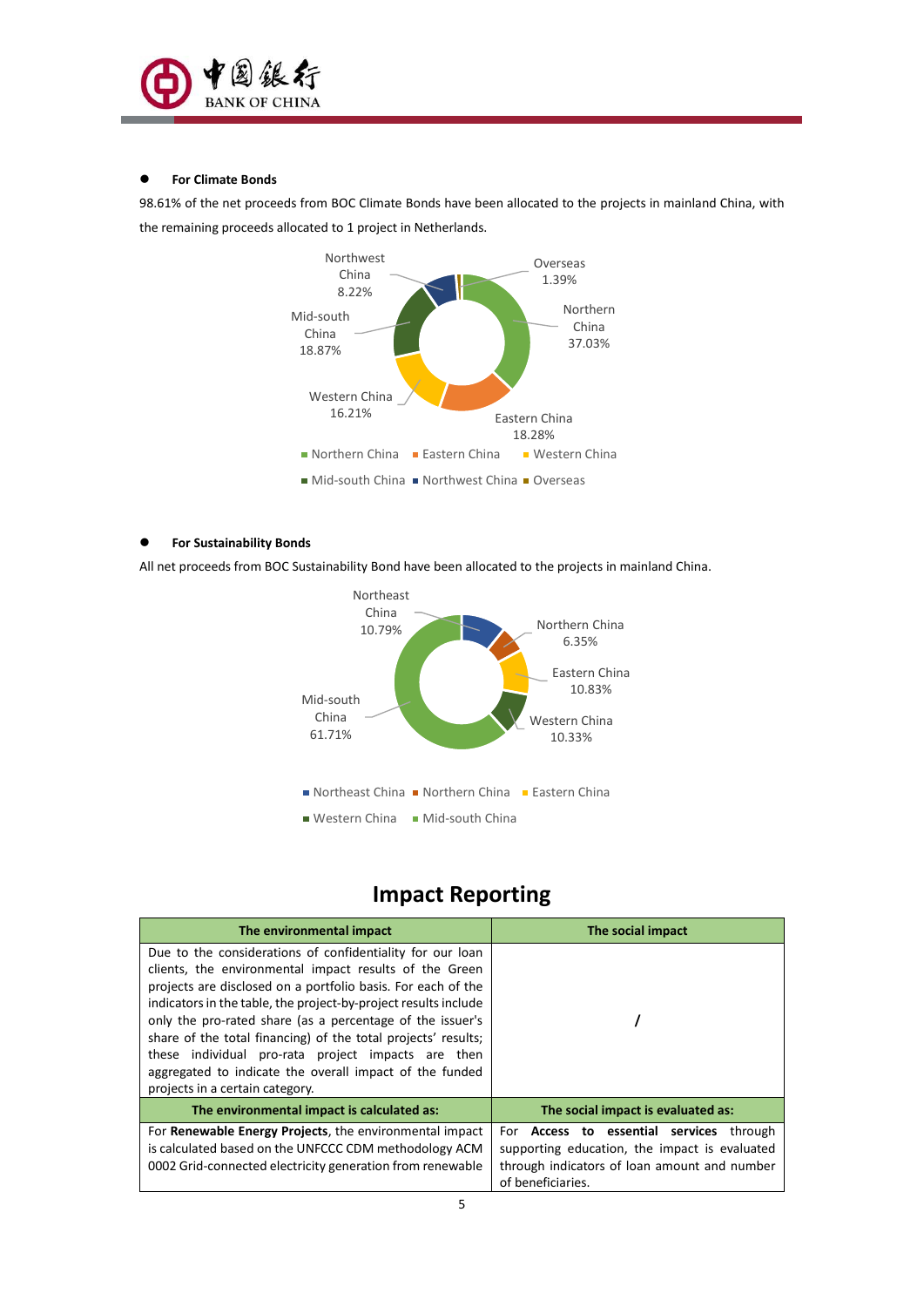| sources (version 17.0) <sup>2</sup> . Noted by * in the table below.   |                                                     |
|------------------------------------------------------------------------|-----------------------------------------------------|
| For Waste Water Treatment Projects, the environmental                  | For <b>Employment generation</b> through supporting |
| impact is calculated based on the capacity of the treatment            | personal startup, providing inclusive finance       |
| effectiveness (waste water treatment = treatment capacity              | services to farmer household individually-owned     |
| of the facility * (influent quality - effluent quality)). Noted        | business and farmer household microbusiness,        |
| by ** in the table below.                                              | the impact is evaluated through indicators of loan  |
| For <b>Clean Transportation Projects</b> , the environmental           | amount and number of beneficiaries.                 |
| impact is calculated based on ACM0016 Mass rapid transit               |                                                     |
| projects (version 4.0) <sup>3</sup> . Noted by *** in the table below. |                                                     |

Below show the expected environmental and social impacts in detail.

#### ⚫ **For Green Bonds**

For Green Bonds, only environmental impact is calculated. The environmental impact of July 2016 Green Bond is summarized as follows:

| Renewable energy<br>(Wind) | Allocated amount<br>(CNY million)              | Annual<br>generation(MWh)         | Renewable energy<br>capacity added(MW) | Annual GHG emissions<br>reduced* $(CO2$ tonnes) |
|----------------------------|------------------------------------------------|-----------------------------------|----------------------------------------|-------------------------------------------------|
|                            | 497.86                                         | 1,468,499                         | 519                                    | 468,929                                         |
|                            | Sustainable water and<br>wastewater management | Allocated amount<br>(CNY million) |                                        | Annual pollution prevention**(tonnes)           |
|                            | (Waste water treatment)                        |                                   | <b>COD</b>                             | $NH3-N$                                         |
|                            |                                                | 500.00                            | 1,860                                  | 90                                              |
|                            | Clean transportation                           | Allocated amount                  |                                        | <b>Annual GHG emissions</b>                     |
|                            | (Electrified metro)                            | (CNY million)                     |                                        | reduced*** $(CO2$ tonnes)                       |
|                            |                                                | 9,371.20                          |                                        | 25,265                                          |

#### ⚫ **For Climate Bonds**

For Climate Bonds, only environmental impact is calculated. The environmental impact of November 2017 Climate Bond, May 2018 Climate Bond, November 2018 Climate Bond and October 2019 Climate Bond is summarized as follows:

| Renewable energy<br>(Wind& Integrated<br>energy) | Allocated amount<br>(CNY million)                                         | Annual<br>generation(MWh)         | Renewable energy<br>capacity added(MW)       | <b>Annual GHG emissions</b><br>reduced* $(CO2$ tonnes) |
|--------------------------------------------------|---------------------------------------------------------------------------|-----------------------------------|----------------------------------------------|--------------------------------------------------------|
|                                                  | 3,936.92                                                                  | 1,527,751                         | 2,127.55                                     | 238,363                                                |
|                                                  | Sustainable water and<br>wastewater management<br>(Waste water treatment) | Allocated amount<br>(CNY million) | Annual pollution prevention**(tonnes)<br>COD | $NH_{3}-N$                                             |
|                                                  |                                                                           | 623.96                            | 6.736                                        | 561                                                    |

l 2 available at

[http://cdm.unfccc.int/filestorage/D/5/Y/D5YFS9I3VKBT18MQNGX0LPZ6U7AWCO/ACM0002\\_%28v17%200%29\\_clean.pdf?t=bGt8b2tiaTVtfDDXyk1Kj1cAVtGw](http://cdm.unfccc.int/filestorage/D/5/Y/D5YFS9I3VKBT18MQNGX0LPZ6U7AWCO/ACM0002_%28v17%200%29_clean.pdf?t=bGt8b2tiaTVtfDDXyk1Kj1cAVtGwMe6a7-hX) [Me6a7-hX](http://cdm.unfccc.int/filestorage/D/5/Y/D5YFS9I3VKBT18MQNGX0LPZ6U7AWCO/ACM0002_%28v17%200%29_clean.pdf?t=bGt8b2tiaTVtfDDXyk1Kj1cAVtGwMe6a7-hX) 3 available at

[http://cdm.unfccc.int/filestorage/3/J/I/3JIUSA5XE4QH127BPK0WFN6DMZVYRT/EB85\\_repan10\\_ACM0016\\_ver\\_04.0.pdf?t=Z3V8b2tiaHJkfDBMg0eSxJTDh6CN](http://cdm.unfccc.int/filestorage/3/J/I/3JIUSA5XE4QH127BPK0WFN6DMZVYRT/EB85_repan10_ACM0016_ver_04.0.pdf?t=Z3V8b2tiaHJkfDBMg0eSxJTDh6CNRcIIWBxk) [RcIIWBxk](http://cdm.unfccc.int/filestorage/3/J/I/3JIUSA5XE4QH127BPK0WFN6DMZVYRT/EB85_repan10_ACM0016_ver_04.0.pdf?t=Z3V8b2tiaHJkfDBMg0eSxJTDh6CNRcIIWBxk)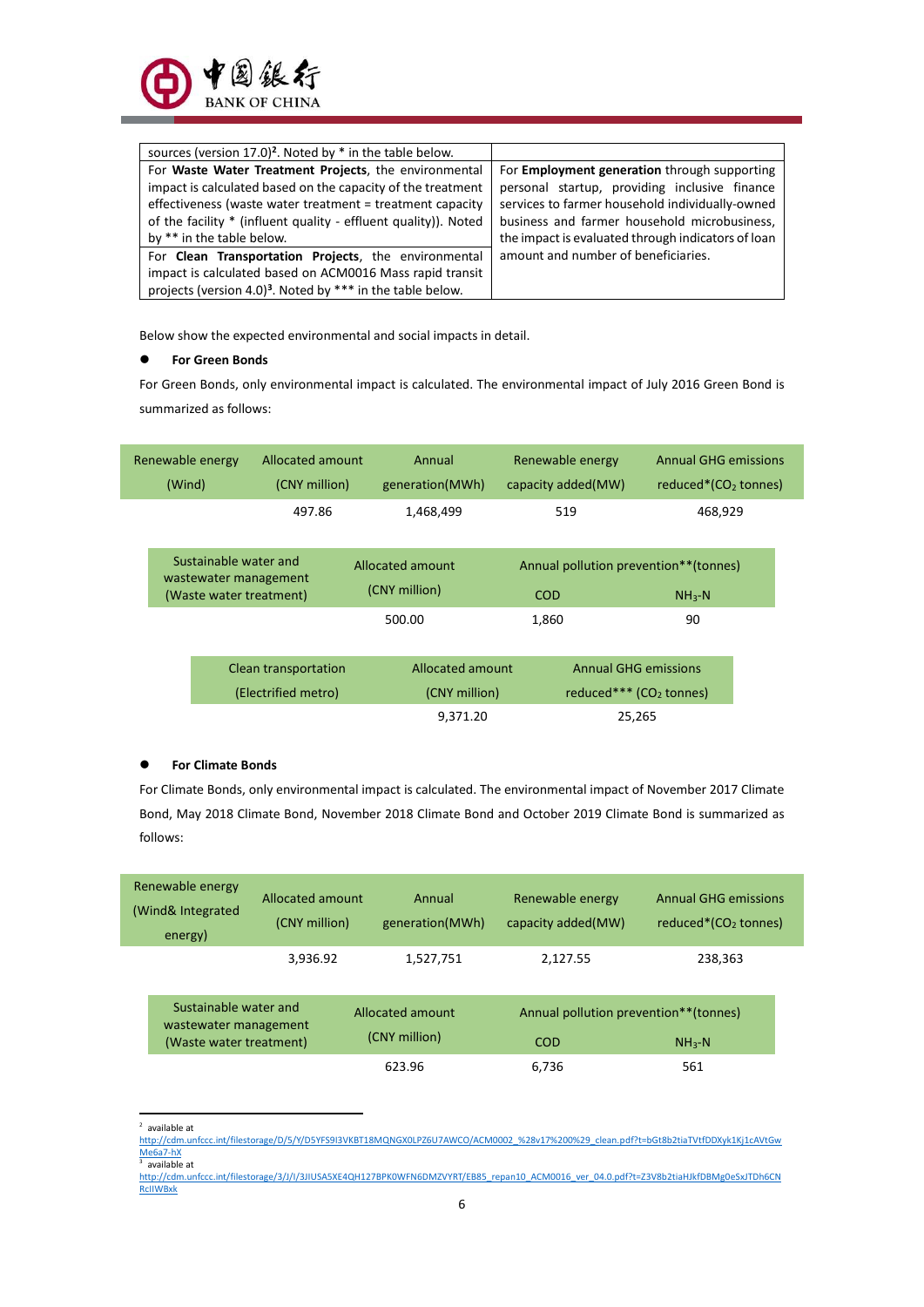

| Clean transportation | Allocated amount | Annual GHG emissions      |
|----------------------|------------------|---------------------------|
| (Electrified metro)  | (CNY million)    | reduced*** $(CO2$ tonnes) |
|                      | 21,015.15        | 75.497                    |

#### ⚫ **For Sustainability Bonds**

For Sustainability Bonds, both the environmental and social impact of May 2018 Sustainability Bond are included. The environmental impact is summarized as follows:

| Renewable energy<br>(Wind) |                      | Allocated amount<br>(CNY million)           | Annual<br>generation(MWh) | Renewable energy<br>capacity added(MW) | <b>Annual GHG emissions</b><br>reduced $*(CO2$ tonnes) |  |
|----------------------------|----------------------|---------------------------------------------|---------------------------|----------------------------------------|--------------------------------------------------------|--|
|                            |                      | 180.68                                      | 148,050                   | 99                                     | 20,803                                                 |  |
|                            | Clean transportation |                                             | Allocated amount          |                                        | <b>Annual GHG emissions</b>                            |  |
|                            |                      | (Electrified metro)                         | (CNY million)             |                                        | reduced*** $(CO2$ tonnes)                              |  |
|                            |                      |                                             | 865.42                    |                                        | 6,562                                                  |  |
|                            |                      | The social impact is summarized as follows: |                           |                                        |                                                        |  |

34,010 Total 1,395.48 ٦ 8,424 Mid-south China 460.56  $\blacksquare$  7,863 Western China ■ 252.23  $\frac{1}{3,024}$ Eastern China 264.33 5,371 Northern China 155.03  $9,328$ Northeast China 263.33

■ Number of beneficiaries ■ Allocated amount(CNY million)

### **Use of Proceeds**

All the net proceeds of the Sustainability Series Bonds are allocated to Eligible Green and Social Projects in the following categories:

Eligible Green Projects

- Renewable energy: the production and transmission of renewable energy and the manufacturing of renewable energy appliances and products;
- Clean transportation: such as electric, public, rail, non-motorised, multi-modal transportation, infrastructure for clean energy vehicles and reduction of harmful emissions;
- Sustainable water and wastewater management: sustainable infrastructure for clean water, wastewater treatment, sustainable urban drainage systems and river training and other forms of flooding mitigation;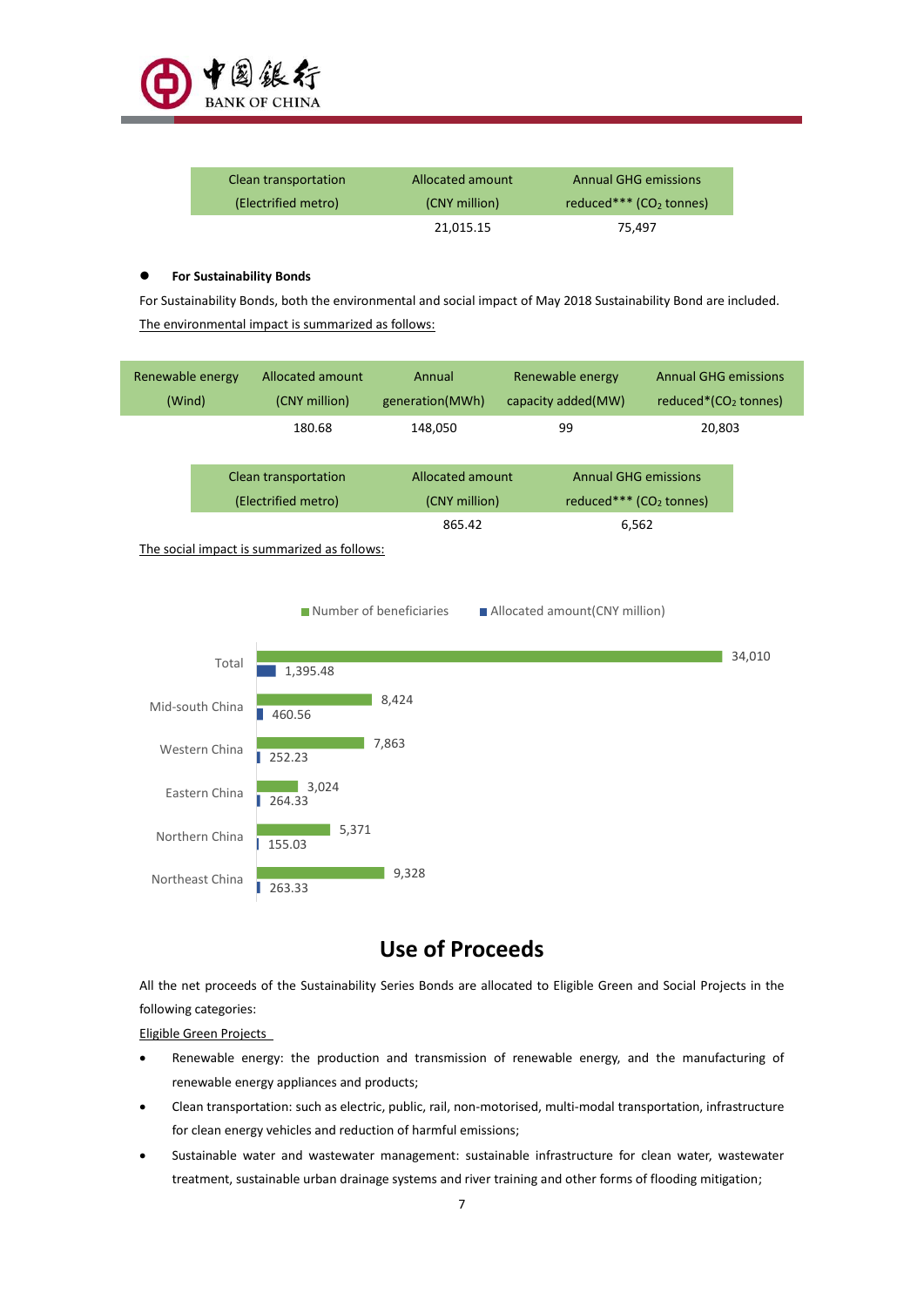

#### Eligible Social Projects

- Access to essential services: health, education and vocational training, healthcare) for target populations, as defined in the social Bond Principle; and
- Employment generation (including through the potential effect of small and medium enterprise (SME) financing and microfinance. For the definition of SME, refer to local relevant standard).

In any case, eligible projects exclude the following categories:

- Operation of gambling enterprises and predatory lending enterprises;
- Fossil fuel dedicated assets;
- Mining and quarrying;
- Luxury services or goods related, such as club membership operation;
- Alcoholic drinks related;
- Tobacco and related products related;
- Biofuels which utilize food-based biomass sources;
- Nuclear fuels related;
- Weapons and ammunitions related.

### **Project Evaluation and Selection**

BOC follows the procedures below, to evaluate and select the Eligible Projects:

• Preliminary Screening

Domestic and overseas branches of BOC shall conduct a preliminary screening of potential projects in accordance with the criteria and standards set out in BOC's internal regulations and the Eligible Project categories as described in the "Use of Proceeds" section, and form a list of nominated projects which will be submitted to the Headquarter for review.

• Review and Approval

The Headquarter shall review each of the nominated projects for approval as Eligible Projects. The approved projects will form an Eligible Project list.

• Update and Maintenance

The Headquarter shall review the Eligible Project List on a quarterly basis and determine if any changes are necessary (for example, if a project has amortized, been prepaid, sold or otherwise become ineligible). The Headquarter shall organize domestic and overseas branches to nominate new projects, and approve the eligible ones to replace projects that have amortized, been prepaid, sold or otherwise become ineligible.

### **Management of Proceeds**

Due to its global network, BOC allocates the net proceeds of the Sustainability Series Bonds to Eligible Projects across various domestic and overseas markets. BOC has established an effective mechanism to manage the proceeds ensuring that the proceeds from the Sustainability Bond will be used to fund the Eligible Projects.

• Planning for Use of Proceeds

Prior to the issuance of Sustainability Series Bonds, BOC shall evaluate the recent and pipeline capital spending, and develop a preliminary Eligible Project List in accordance with the procedures as described in the "Project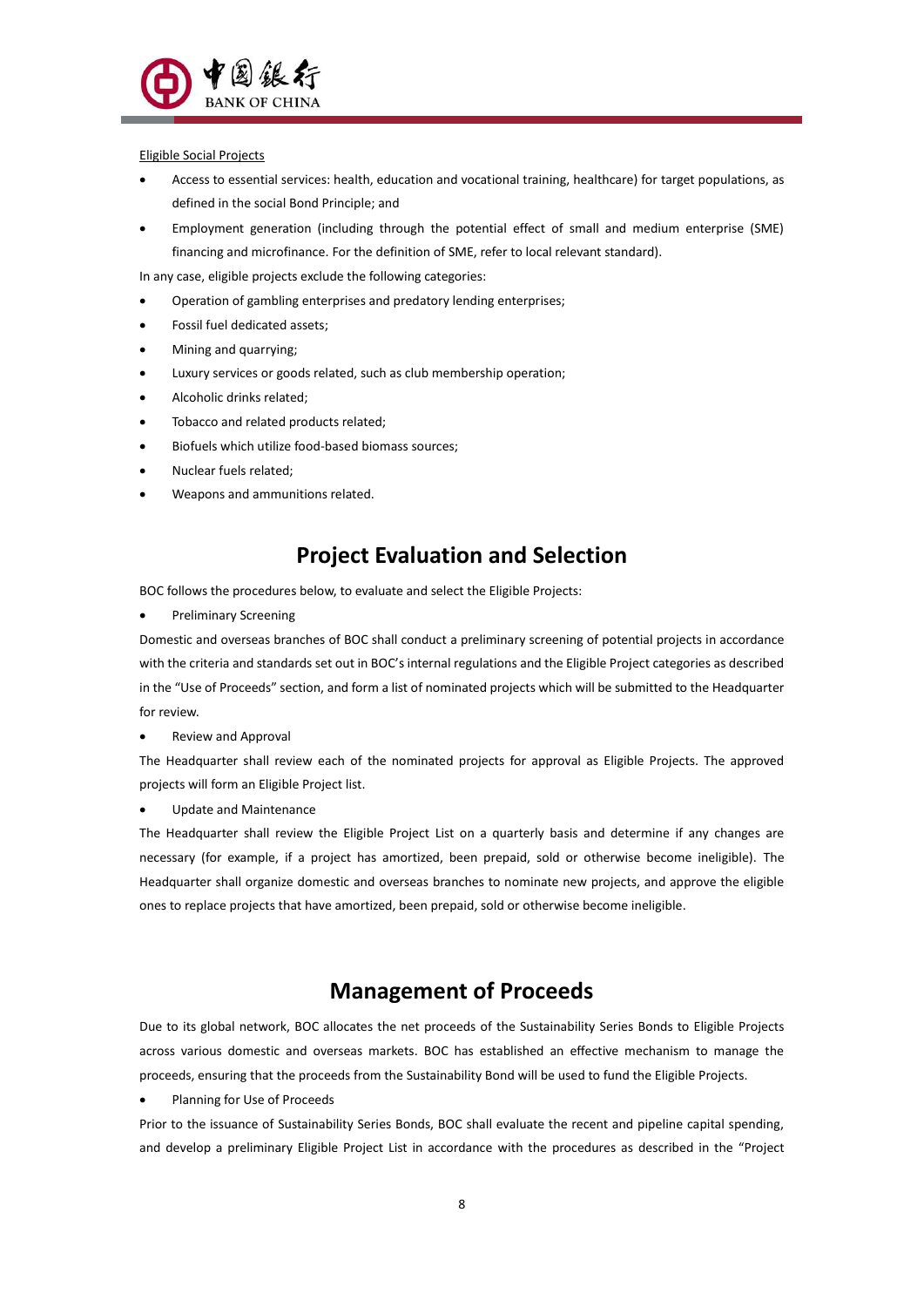

Evaluation and Selection" section in this Statement to ensure that the Sustainability Series Bonds proceeds can be allocated to Eligible Projects in a timely manner.

• Management of Separate Ledger

BOC shall record the source and allocation of proceeds in a separate ledger to ensure that all the net proceeds of the Sustainability Series Bonds are used to fund Eligible Projects. The ledger shall contain detailed information of the funding source (including the issue amount, the coupon rate, the issue date and the maturity date of the Sustainability Series Bonds) and the capital allocation (including the project name, the borrower description, the project category, the balance, the release date, the repayment date, the relevant FX rate and the interest rate of the loan). BOC will review and update the ledger on a quarterly basis. Any proceeds allocated to the projects that have amortized, been prepaid, sold or otherwise become ineligible shall be reallocated to newly nominated and approved Projects.

Use of Unallocated Proceeds

Unallocated proceeds shall not be invested in greenhouse gas (GHG) intensive highly polluting energy intensive projects nor projects with poor social impacts. The unallocated proceeds could be temporarily invested in Sustainability Series Bonds issued by non-financial institutions in domestic or international markets, and in money market instruments with good credit rating and market liquidity or kept in cash until they are allocated to Eligible Projects.

### **Reporting**

As long as the Sustainability Series Bonds are outstanding, BOC will make and keep readily available up-to-date information on the allocation of the proceeds and the environmental and social performance of the funded Eligible Projects on an annual basis on its official website (http://www.boc.cn/en/investor/ir10/). BOC intends to maintain the transparency of information disclosure following the best practices recommended by Green Bond Principles Social Bond Principles and Sustainability Bond Guidelines. The following contents will be disclosed annually:

- A brief description of the Eligible Projects to which the Sustainability Series Bonds proceeds were allocated and the amount and percentage allocated to each of the categories;
- An attestation report issued by a specialized certification body assuring allocation of proceeds; and
- The expected environmental and social impacts reports, respectively, of the Eligible Projects to which the Sustainability Series Bonds proceeds have been allocated. BOC will adopt some quantitative performance measures of certain categories, where feasible, and disclose them on an aggregated portfolio basis. The environmental and social impact sections, respectively, will be reviewed by a specialized certification body.

In addition, BOC confirms that the use of proceeds of the Sustainability Series Bonds conforms to this Statement on its official website [\(http://www.boc.cn/en/investor/ir10/\)](http://www.boc.cn/en/investor/ir10/) on a quarterly basis.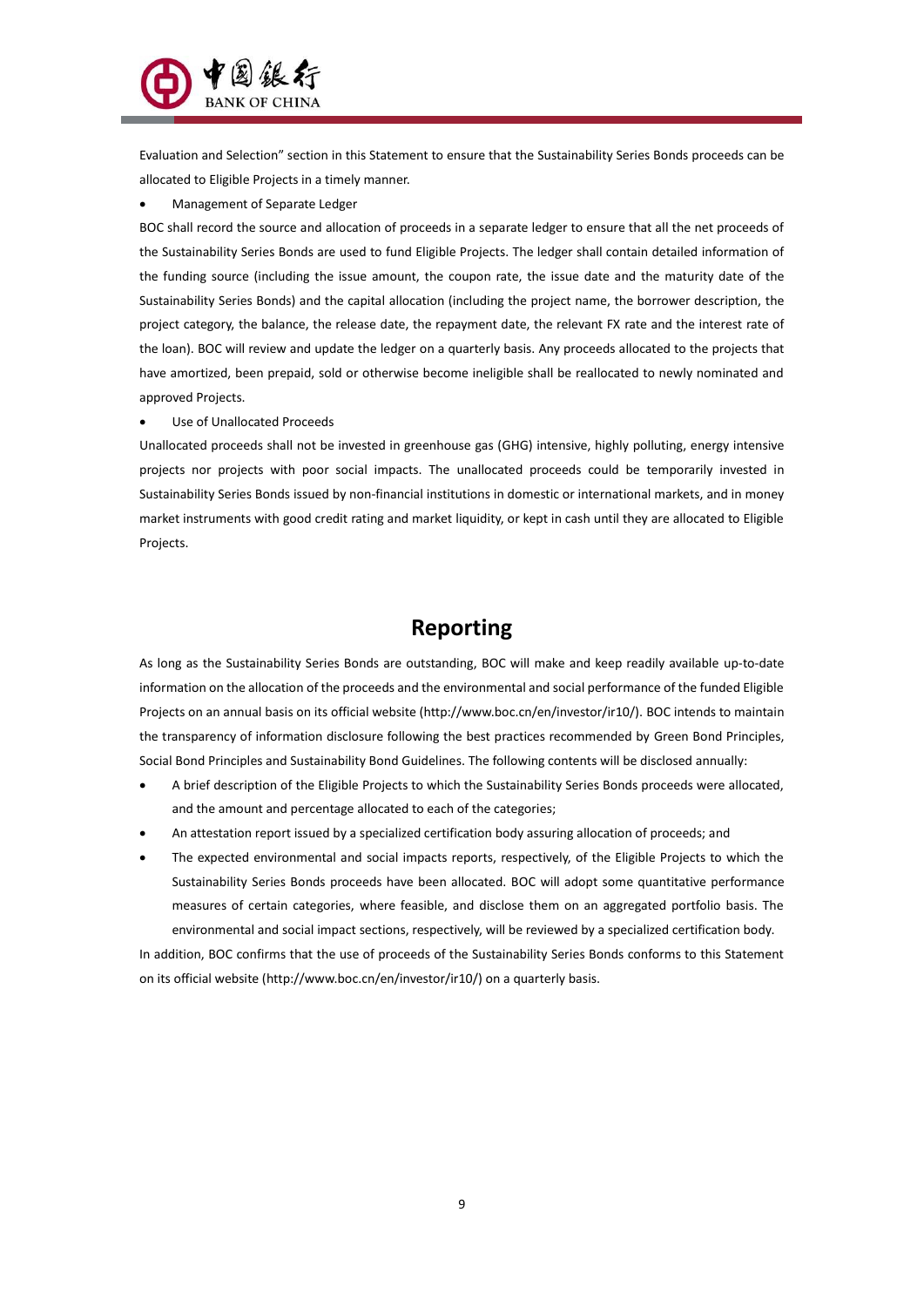t

# **July 2016 Green Bond**

| <b>ISIN code</b> | <b>Currency</b> | <b>Tenor</b><br>(year) | Coupon<br>type | <b>Amount</b><br>(million) | <b>CNY</b><br><b>Equivalent</b><br><b>Amount</b><br>(million) | <b>FX</b> rate | <b>CNY Net</b><br><b>Amount</b><br>(million) |
|------------------|-----------------|------------------------|----------------|----------------------------|---------------------------------------------------------------|----------------|----------------------------------------------|
| XS1437622977     | <b>USD</b>      | 5                      | Fixed          | 1,000                      | 6,695                                                         | 6.695          | 6,677.32                                     |
| XS1437623355     | <b>EUR</b>      | 5                      | Fixed          | 500                        | 3,701                                                         | 7.4028         | 3,691.74                                     |
| Total            |                 |                        |                |                            |                                                               |                | 10,369.06                                    |

### **Table I-1 Detailed Information of July 2016 Green Bond**

### **Table I-2 Proceeds Allocation in Terms of Category**

| Category                                       | <b>Allocated amount (CNY million)</b> | <b>Number of</b><br><b>Projects</b> | <b>Proportion</b> |
|------------------------------------------------|---------------------------------------|-------------------------------------|-------------------|
| Renewable energy                               | 497.86                                | 3                                   | 4.80%             |
| Sustainable water and wastewater<br>management | 500.00                                |                                     | 4.82%             |
| Clean transportation                           | 9,371.20                              |                                     | 90.38%            |
| Total                                          | 10,369.06                             | 9                                   | 100.00%           |

#### **Table I-3 Proceeds Allocation in Terms of Location**

| <b>Location</b> | <b>Allocated amount (CNY million)</b> | <b>Proportion</b> |
|-----------------|---------------------------------------|-------------------|
| Northern China  | 7,880.54                              | 76.00%            |
| Eastern China   | 2,222.30                              | 21.43%            |
| Overseas        | 266.22                                | 2.57%             |
| <b>Total</b>    | 10,369.06                             | 100.00%           |

### **Table I-4 Environmental impact**

| Renewable energy | Allocated amount | Annual          | Renewable energy    | <b>Annual GHG emissions</b> |
|------------------|------------------|-----------------|---------------------|-----------------------------|
|                  | (CNY million)    | generation(MWh) | capacity added (MW) | reduced $(CO2$ tonnes)      |
| (Wind)           | 497.86           | 1.468.499       | 519                 | 468.929                     |

| Sustainable water and                            | Allocated amount | Annual pollution prevention (tonnes) |         |  |
|--------------------------------------------------|------------------|--------------------------------------|---------|--|
| wastewater management<br>(Waste water treatment) | (CNY million)    | COD                                  | $NH3-N$ |  |
|                                                  | 500.00           | 1,860                                | 90      |  |

| <b>Clean transportation</b><br>(Electrified metro) | <b>Allocated amount</b><br>(CNY million) | <b>Annual GHG emissions</b><br>reduced $(CO2$ tonnes) |  |
|----------------------------------------------------|------------------------------------------|-------------------------------------------------------|--|
|                                                    | 9.371.20                                 | 25.265                                                |  |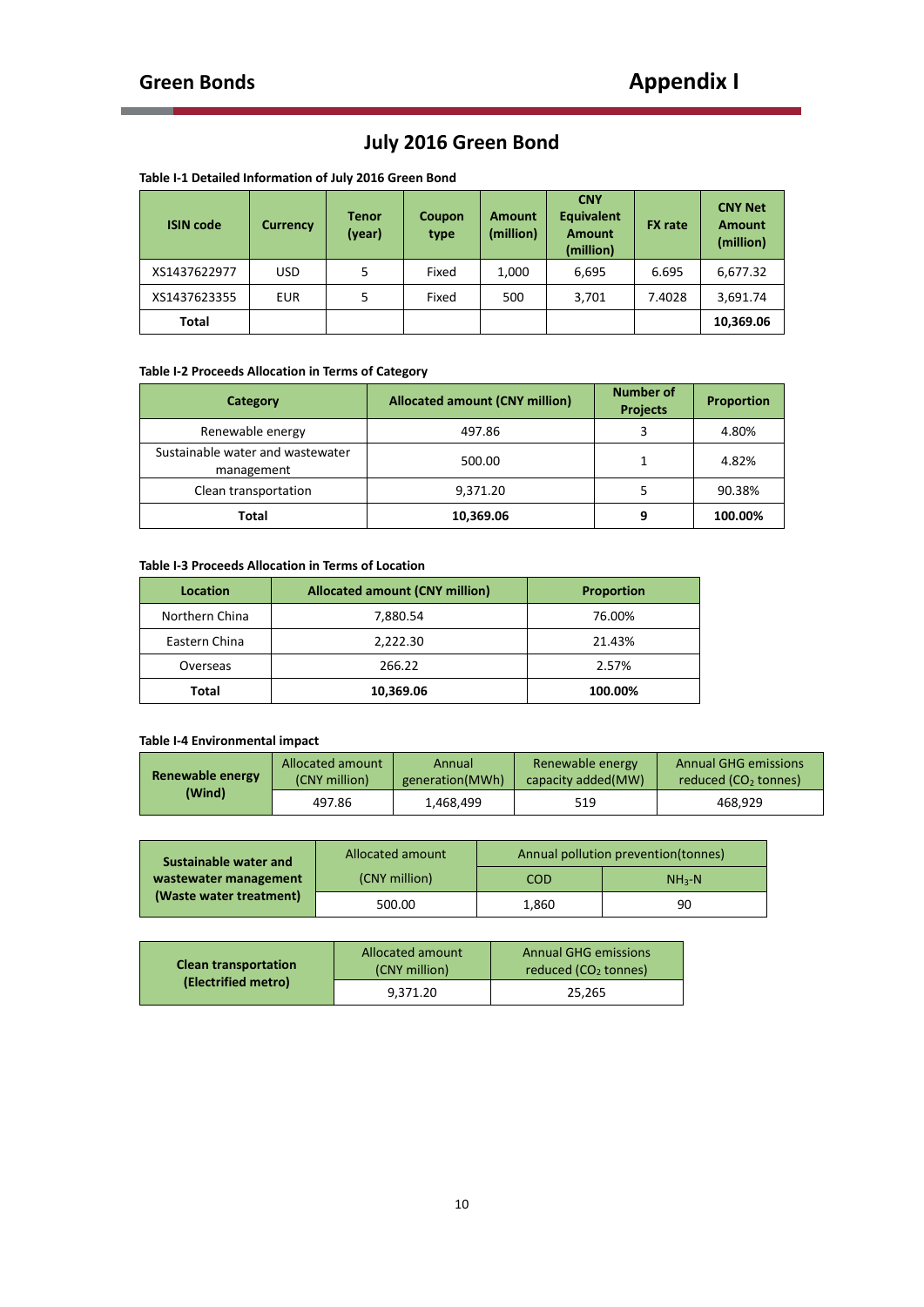### **July 2016 Green Bond**

## **Green Projects Example**

As of 31 December 2019, the proceeds of July 2016 Green Bond have been utilized to fund 9 Eligible Green Projects. The detail of a sustainable water and wastewater management project is summarized as follows:



A wastewater treatment project located in the eastern China consisting of the expansion of an urban sewage treatment plant together with the laying of supporting pipeline. So far, the project has been completed. The annual sewage treatment capacity of the project is 16.22 million tons. The Bank's loan accounted for approximately 69.07% of the total project investment, which reduced COD by 1,860 tons/year and NH<sub>3</sub>-N by 90 tons/year.**WATER**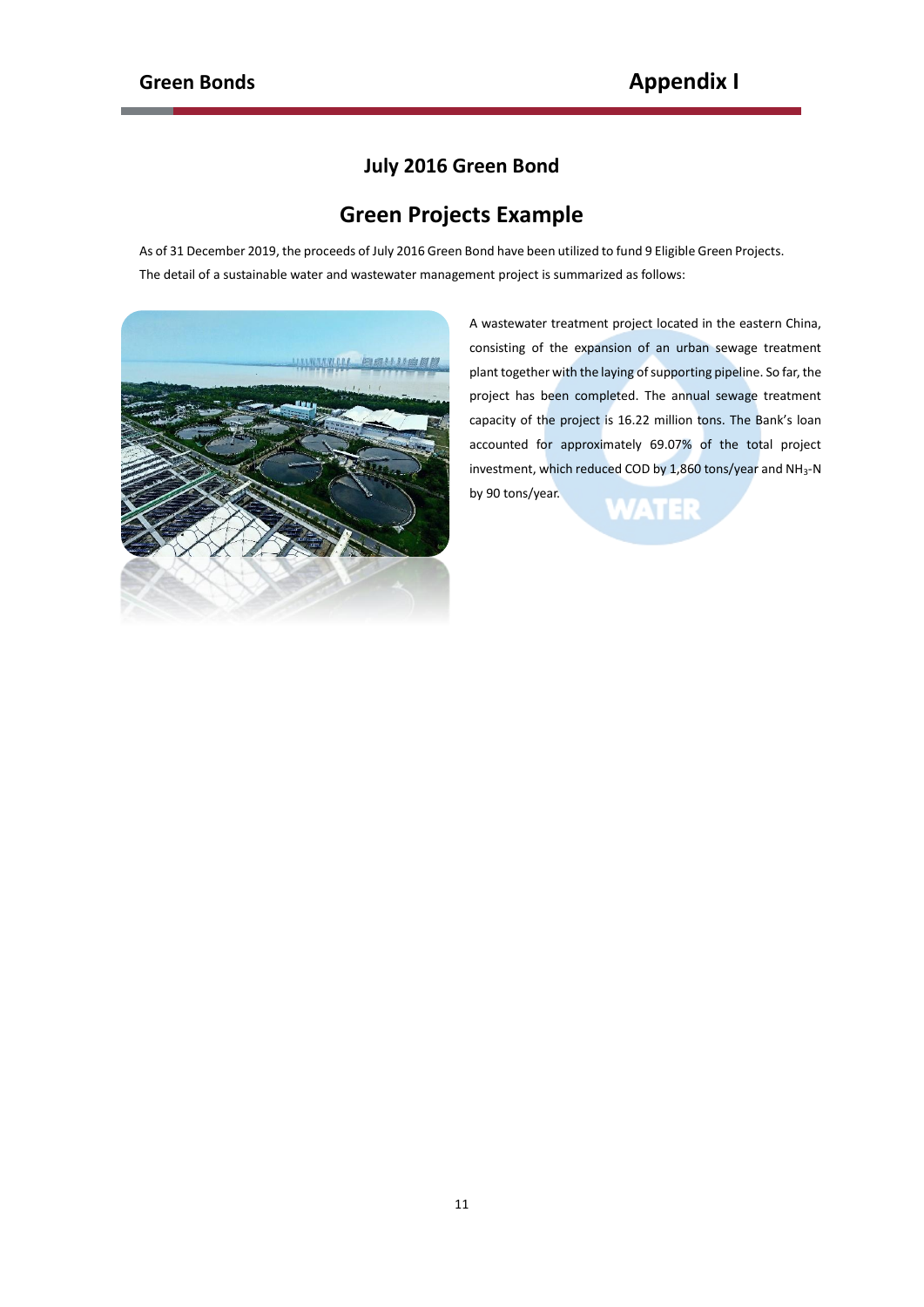### **November 2017 Climate Bond**

| <b>ISIN code</b> | <b>Currency</b> | <b>Tenor</b><br>(year) | Coupon<br>type  | <b>Amount</b><br>(million) | <b>CNY</b><br><b>Equivalent</b><br><b>Amount</b><br>(million) | <b>FX</b> rate | <b>CNY Net</b><br><b>Amount</b><br>(million) |
|------------------|-----------------|------------------------|-----------------|----------------------------|---------------------------------------------------------------|----------------|----------------------------------------------|
| XS1720540134     | <b>USD</b>      | 5                      | Floating        | 500                        | 3,315                                                         | 6.629          | 3,311.19                                     |
| XS1720540217     | <b>EUR</b>      | 3                      | <b>Floating</b> | 700                        | 5,449                                                         | 7.7836         | 5,443.07                                     |
| XS1720540308     | <b>CNY</b>      | 3                      | Fixed           | 1,000                      | 1,000                                                         | 1              | 999.00                                       |
| Total            |                 |                        |                 |                            |                                                               |                | 9,753.26                                     |

### **Table II-1 Detailed Information of November 2017 Climate Bond**

#### **Table II-2 Proceeds Allocation in Terms of Category**

| <b>Category</b>      | <b>Allocated amount (CNY million)</b> | Number of<br><b>Projects</b> | <b>Proportion</b> |
|----------------------|---------------------------------------|------------------------------|-------------------|
| Clean transportation | 9.753.26                              |                              | 100%              |

#### **Table II-3 Proceeds Allocation in Terms of Location**

| Location       | <b>Allocated amount (CNY million)</b> | <b>Proportion</b> |
|----------------|---------------------------------------|-------------------|
| Northern China | 5,606.26                              | 57.48%            |
| Western China  | 4.147.00                              | 42.52%            |
| Total          | 9,753.26                              | 100.00%           |

#### **Table II-4 Environmental impact**

| <b>Clean transportation</b><br>(Electrified metro) | <b>Allocated amount</b><br>(CNY million) | <b>Annual GHG emissions</b><br>reduced (CO <sub>2</sub> tonnes) |  |
|----------------------------------------------------|------------------------------------------|-----------------------------------------------------------------|--|
|                                                    | 9.753.26                                 | 8.715                                                           |  |

### **Green Projects Examples**

As of 31 December 2019, the proceeds of November 2017 Climate Bond have been utilized to fund 11 Eligible Green Projects. The detail of a clean transportation project is summarized as follows:

The city metro project is located in Tianjin of China and total length of the line is 33.7km with 26 stations. The annual number of passengers is about 115.65 million. The Bank's loan accounted for approximately 4.77% of the total project investment, which reduces  $CO<sub>2</sub>$ emissions of 2,368 tons per year. The metro is expected to alleviate the heavy traffic problem in the city.

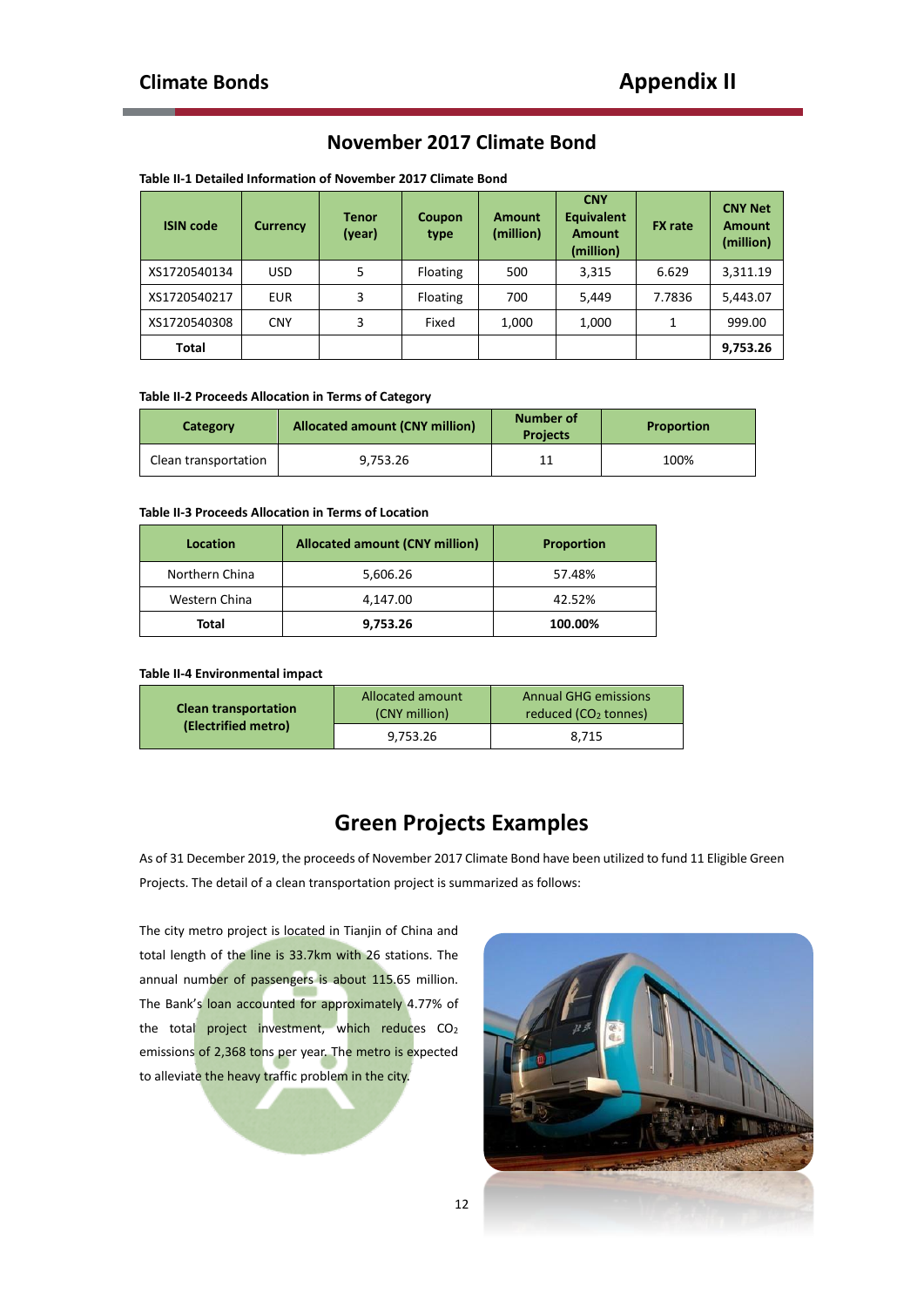## **May 2018 Climate Bond**

| <b>ISIN code</b> | <b>Currency</b> | <b>Tenor</b><br>(year) | <b>Coupon</b><br>type | <b>Amount</b><br>(million) | <b>CNY</b><br><b>Equivalent</b><br><b>Amount</b><br>(million) | <b>FX</b> rate | <b>CNY Net</b><br><b>Amount</b><br>(million) |
|------------------|-----------------|------------------------|-----------------------|----------------------------|---------------------------------------------------------------|----------------|----------------------------------------------|
| XS1830915572     | <b>USD</b>      | 3                      | Floating              | 500                        | 3,196                                                         | 6.3919         | 3,193.40                                     |
| XS1832452103     | <b>USD</b>      | 5                      | Floating              | 500                        | 3,196                                                         | 6.3919         | 3,193.39                                     |
| Total            |                 |                        |                       |                            |                                                               |                | 6,386.79                                     |

### **Table II-6 Proceeds Allocation in Terms of Category**

| Category                                       | <b>Allocated amount (CNY million)</b> | <b>Number of</b><br><b>Projects</b> | <b>Proportion</b> |
|------------------------------------------------|---------------------------------------|-------------------------------------|-------------------|
| Renewable energy                               | 1,298.50                              |                                     | 20.33%            |
| Clean transportation                           | 4,464.33                              | 6                                   | 69.90%            |
| Sustainable water and<br>wastewater management | 623.96                                |                                     | 9.77%             |
| Total                                          | 6,386.79                              | 15                                  | 100.00%           |

#### **Table II-7 Proceeds Allocation in Terms of Location**

| Location        | <b>Allocated amount (CNY million)</b> | <b>Proportion</b> |
|-----------------|---------------------------------------|-------------------|
| Mid-south China | 943.85                                | 14.78%            |
| Northern China  | 2,140.00                              | 33.51%            |
| Eastern China   | 2,948.29                              | 46.16%            |
| Overseas        | 354.65                                | 5.55%             |
| Total           | 6,386.79                              | 100.00%           |

### **Table II-8 Environmental impact**

| Renewable energy | Allocated amount | Annual          | Renewable energy    | <b>Annual GHG emissions</b>      |
|------------------|------------------|-----------------|---------------------|----------------------------------|
|                  | (CNY million)    | generation(MWh) | capacity added (MW) | reduced (CO <sub>2</sub> tonnes) |
| (Wind)           | 1.298.50         | 464.120         | 1.029.55            | 107.814                          |

| Sustainable water and   | Allocated amount<br>(CNY million) | Annual pollution prevention(tonnes) |         |  |
|-------------------------|-----------------------------------|-------------------------------------|---------|--|
| wastewater management   |                                   | COD                                 | $NH3-N$ |  |
| (Waste water treatment) | 623.96                            | 6.736                               | 561     |  |

| <b>Clean transportation</b><br>(Electrified metro) | Allocated amount<br>(CNY million) | <b>Annual GHG emissions</b><br>reduced (CO <sub>2</sub> tonnes) |  |
|----------------------------------------------------|-----------------------------------|-----------------------------------------------------------------|--|
|                                                    | 4.464.33                          | 17.372                                                          |  |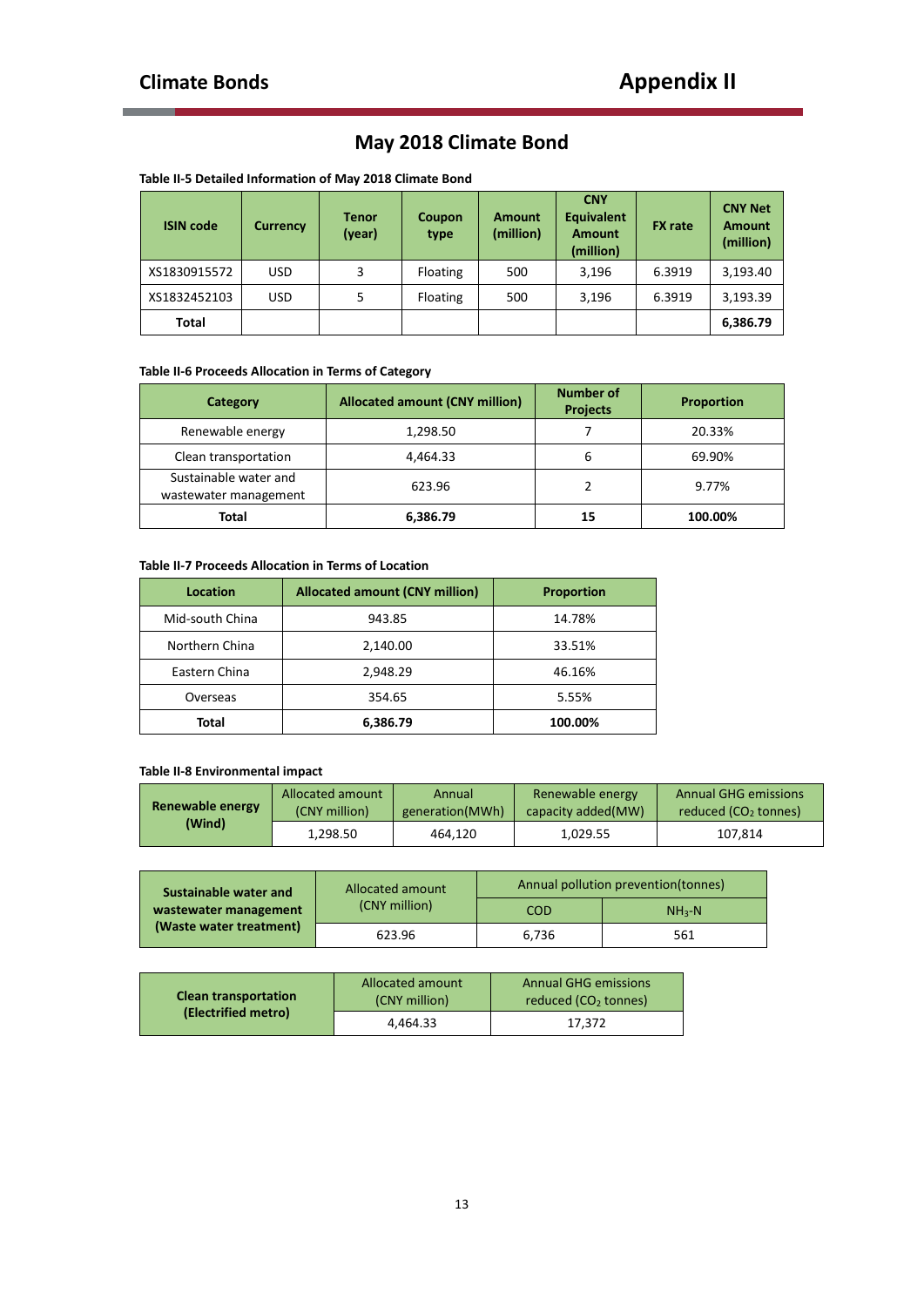### **May 2018 Climate Bond**

# **Green Projects Example**

As of 31 December 2019, the proceeds of May 2018 Climate Bond have been utilized to fund 15 Eligible Green Projects. The detail of a sustainable water and wastewater management project is summarized as follows:

The Sewage treatment renovation project is located in the Shanghai of China, consisting of the expansion of an urban sewage treatment plant. So far, the project has been completed. The annual sewage treatment capacity of the project is 65.70 million tons. The Bank's loan accounted for approximately 60.61% of the total project investment, which reduced COD by 6,504 tons/year and NH3-N by 538 tons/year

**WATER** 

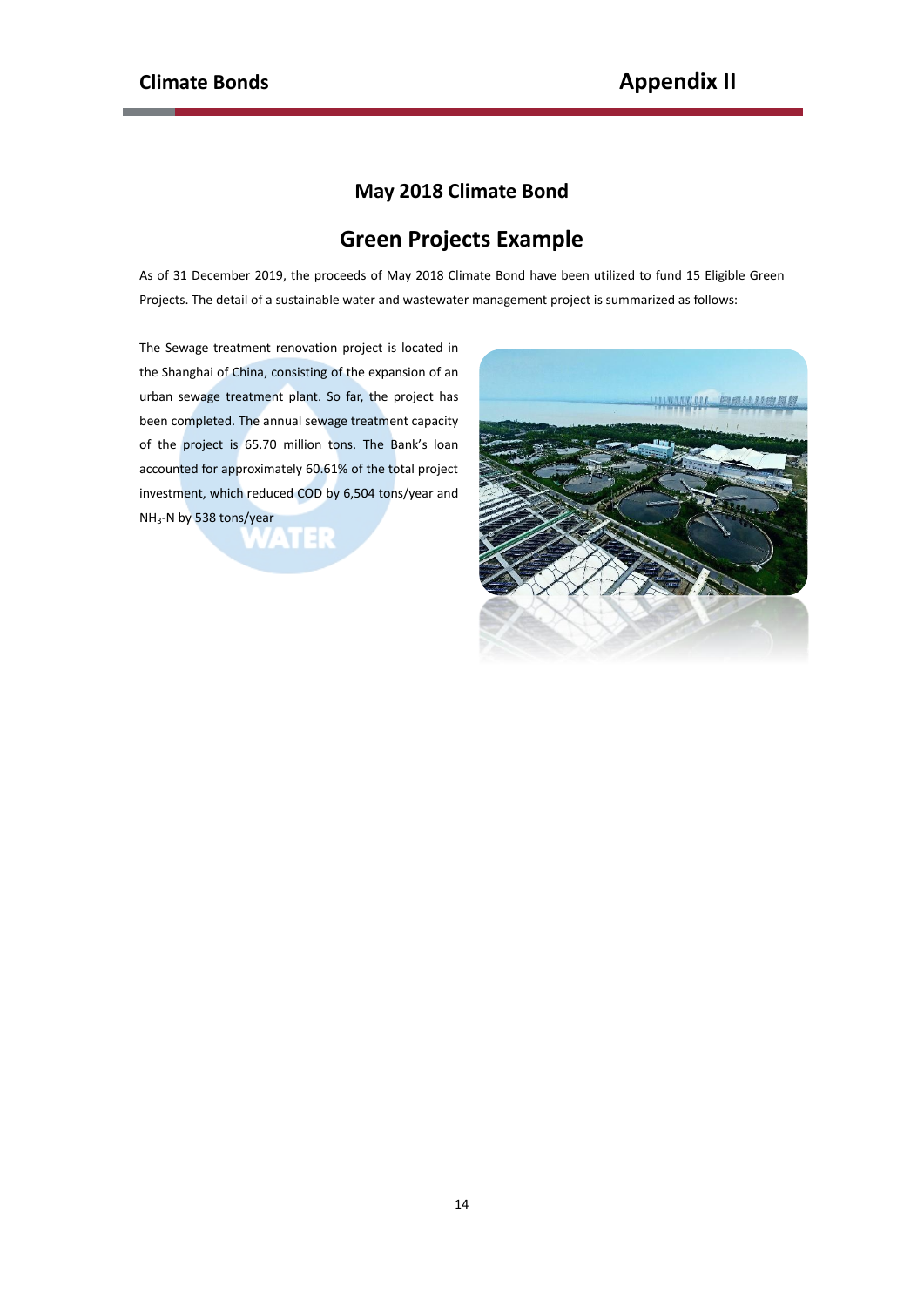### **November 2018 Climate Bond**

| <b>ISIN code</b> | Currency   | <b>Tenor</b><br>(year) | Coupon<br>type | <b>Amount</b><br>(million) | <b>CNY</b><br><b>Equivalent</b><br><b>Amount</b><br>(million) | <b>FX</b> rate | <b>CNY Net</b><br><b>Amount</b><br>(million) |
|------------------|------------|------------------------|----------------|----------------------------|---------------------------------------------------------------|----------------|----------------------------------------------|
| XS1899011784     | JPY        | 3                      | Fixed          | 30,000                     | 1,832                                                         | 0.0611         | 1,828.35                                     |
| XS1878123139     | <b>CNY</b> | 2                      | Fixed          | 800                        | 800                                                           | 1              | 799.52                                       |
| <b>Total</b>     |            |                        |                |                            |                                                               |                | 2,627.87                                     |

**Table II-9 Detailed Information of November 2018 Climate Bond**

#### **Table II-10 Proceeds Allocation in Terms of Category**

| Category             | <b>Allocated amount (CNY million)</b> | Number of<br><b>Projects</b> | <b>Proportion</b> |
|----------------------|---------------------------------------|------------------------------|-------------------|
| Clean transportation | 2.627.87                              |                              | 100.00%           |
| Total                | 2.627.87                              |                              | 100.00%           |

#### **Table II-11 Proceeds Allocation in Terms of Location**

| Location        | <b>Allocated amount (CNY million)</b> | <b>Proportion</b> |
|-----------------|---------------------------------------|-------------------|
| Mid-south China | 2,564.87                              | 97.60%            |
| Eastern China   | 63.00                                 | 2.40%             |
| Total           | 2.627.87                              | 100.00%           |

### **Table II-12 Environmental impact**

| <b>Clean transportation</b><br>(Electrified metro) | <b>Allocated amount</b><br>(CNY million) | <b>Annual GHG emissions</b><br>reduced (CO <sub>2</sub> tonnes) |
|----------------------------------------------------|------------------------------------------|-----------------------------------------------------------------|
|                                                    | 2.627.87                                 | 5,149                                                           |

# **Green Projects Example**

As of 31 December 2019, the proceeds of November 2018 Climate Bond have been utilized to fund 3 Eligible Green Projects. The detail of a clean transportation project is summarized as follows:

The city metro project is located in Guangdong Province of China and total length of the line is 60.9km with 21 stations. The annual number of passengers is 126.09 million. The Bank's loan accounted for approximately 6.93% of the total project investment, which reduces  $CO<sub>2</sub>$ emissions of 3,754 tons. The metro is expected to alleviate the heavy traffic problem in the city.

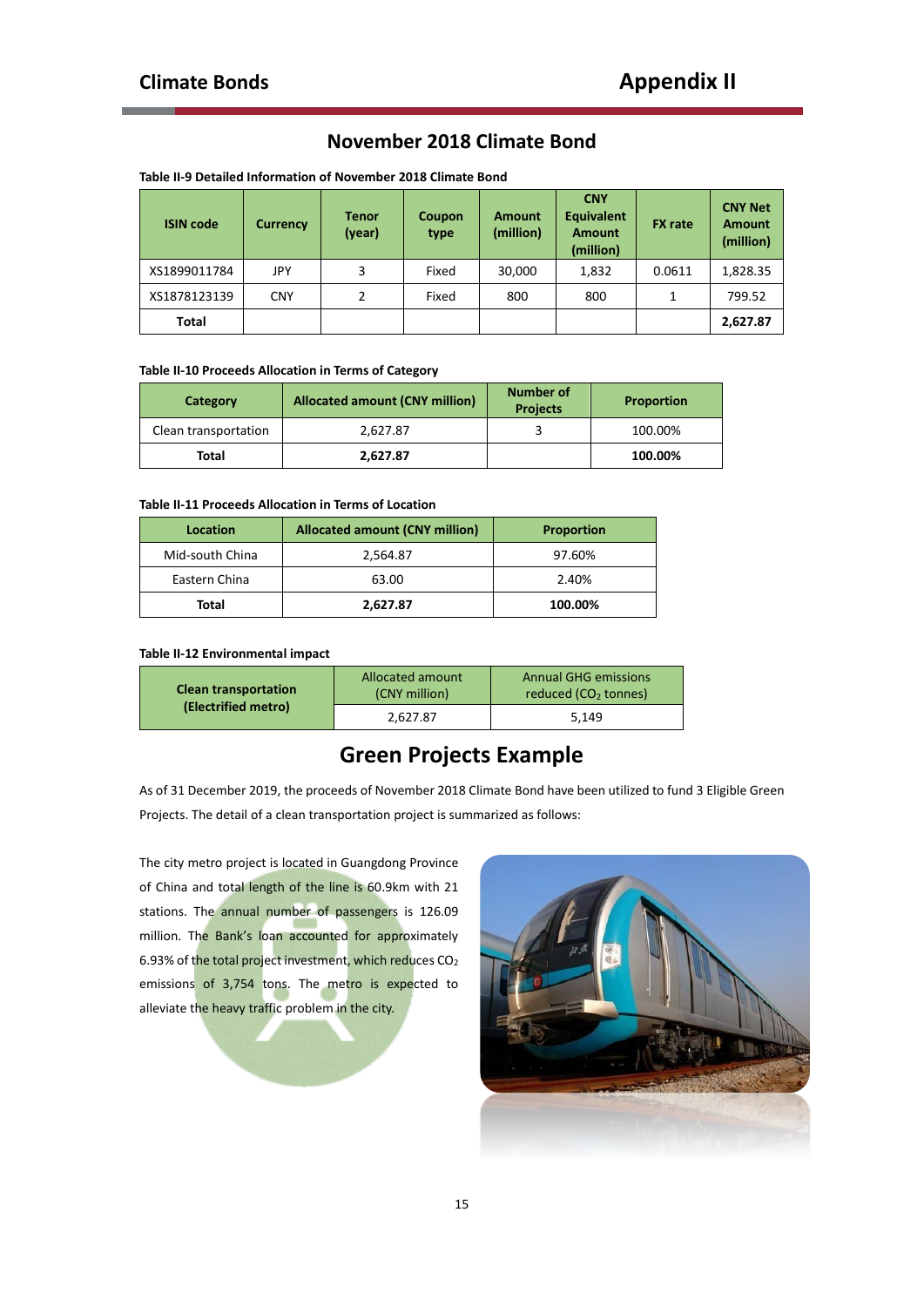### **October 2019 Climate Bond**

| <b>ISIN code</b> | <b>Currency</b> | <b>Tenor</b><br>(year) | <b>Coupon</b><br>type | <b>Amount</b><br>(million) | <b>CNY</b><br><b>Equivalent</b><br><b>Amount</b><br>(million) | <b>FX</b> rate | <b>CNY Net</b><br><b>Amount</b><br>(million) |
|------------------|-----------------|------------------------|-----------------------|----------------------------|---------------------------------------------------------------|----------------|----------------------------------------------|
| XS2057847050     | <b>USD</b>      | 3                      | Floating              | 350                        | 2,478                                                         | 7.0789         | 2,471.60                                     |
| XS2060692873     | <b>EUR</b>      | 2                      | Fixed                 | 300                        | 2,342                                                         | 7.8052         | 2,338.51                                     |
| XS2061682188     | <b>CNY</b>      | 2                      | Fixed                 | 2,000                      | 2,000                                                         | 1              | 1,998.00                                     |
| <b>Total</b>     |                 |                        |                       |                            |                                                               |                | 6,808.11                                     |

### **Table II-13 Detailed Information of October 2019 Climate Bond**

### **Table II-14 Proceeds Allocation in Terms of Category**

| Category             | <b>Allocated amount (CNY million)</b> | <b>Number of</b><br><b>Projects</b> | <b>Proportion</b> |
|----------------------|---------------------------------------|-------------------------------------|-------------------|
| Clean transportation | 4,169.69                              |                                     | 61.25%            |
| Renewable energy     | 2,638.42                              |                                     | 38.75%            |
| Total                | 6,808.11                              | 13                                  | 100.00%           |

### **Table II-15 Proceeds Allocation in Terms of Location**

| Location        | <b>Allocated amount (CNY million)</b> | <b>Proportion</b> |
|-----------------|---------------------------------------|-------------------|
| Mid-south China | 1,316.64                              | 19.34%            |
| Eastern China   | 1,665.00                              | 24.46%            |
| Northern China  | 1,725.38                              | 25.34%            |
| Northwest China | 2,101.09                              | 30.86%            |
| Total           | 6,808.11                              | 100.00%           |

### **Table II-16 Environmental impact**

| Renewable energy | Allocated amount | Annual          | Renewable energy    | <b>Annual GHG emissions</b>      |
|------------------|------------------|-----------------|---------------------|----------------------------------|
| (Wind&Integrated | (CNY million)    | generation(MWh) | capacity added (MW) | reduced (CO <sub>2</sub> tonnes) |
| energy)          | 2.638.42         | 1.063.631       | 1.098               | 130.550                          |

| <b>Clean transportation</b><br>(Electrified metro) | <b>Allocated amount</b><br>(CNY million) | <b>Annual GHG emissions</b><br>reduced (CO <sub>2</sub> tonnes) |  |
|----------------------------------------------------|------------------------------------------|-----------------------------------------------------------------|--|
|                                                    | 4.169.69                                 | 44.260                                                          |  |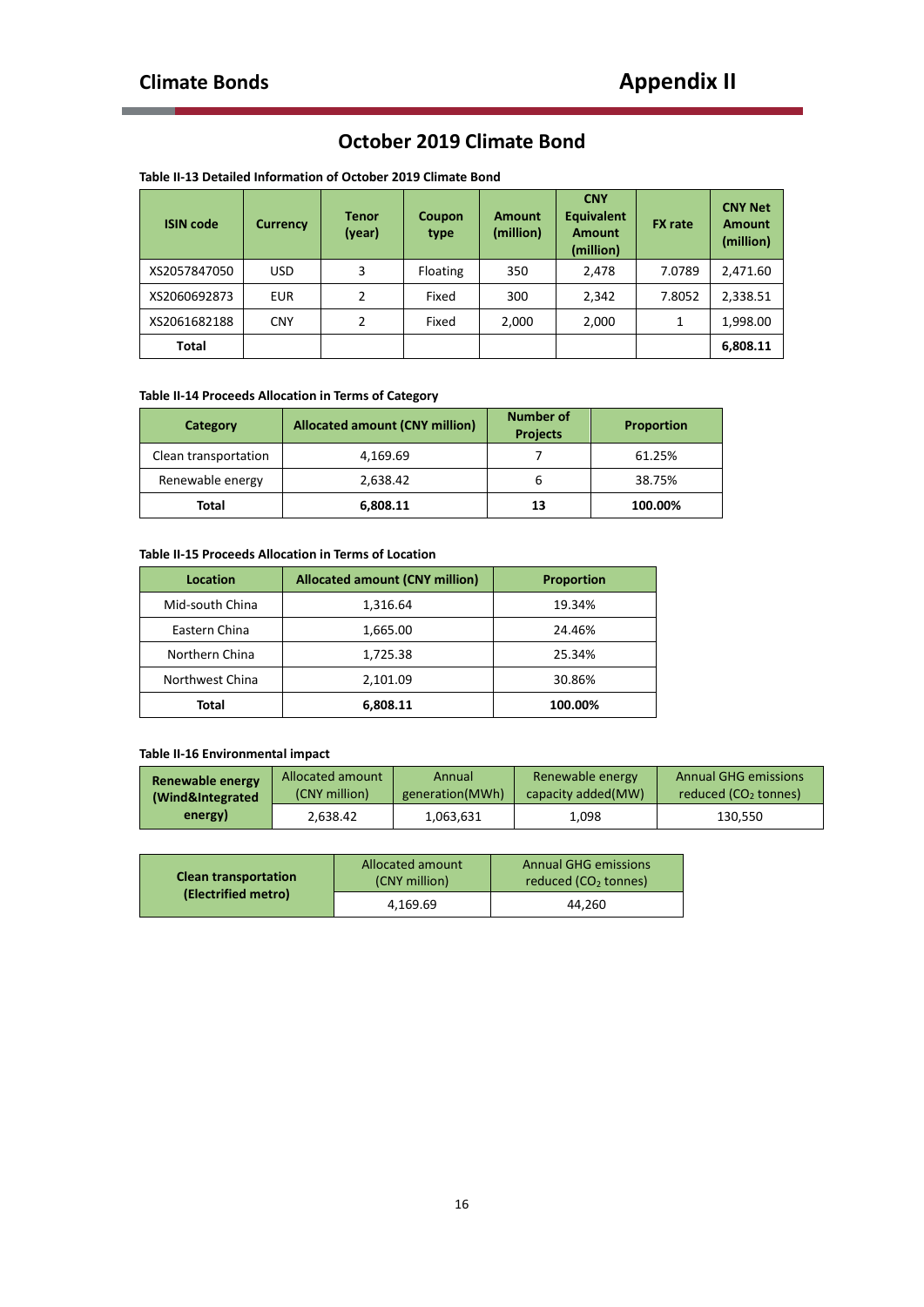### **October 2019 Climate Bond**

# **Green Projects Example**

As of 31 December 2019, the proceeds of October 2019 Climate Bond have been utilized to fund 13 Eligible Green Projects. The detail of an integrated energy project is summarized as follows:

The integrated energy project is located in Inner Mongolia Autonomous Region of China. So far, this project is under construction. The project consists of wind power project with capacity of 400 MW and expected electricity generation of about 802,400 MWh annually, [photovoltaic](javascript:;) power project with capacity of 200 MW and expected electricity generation of about 321,600 MWh annually

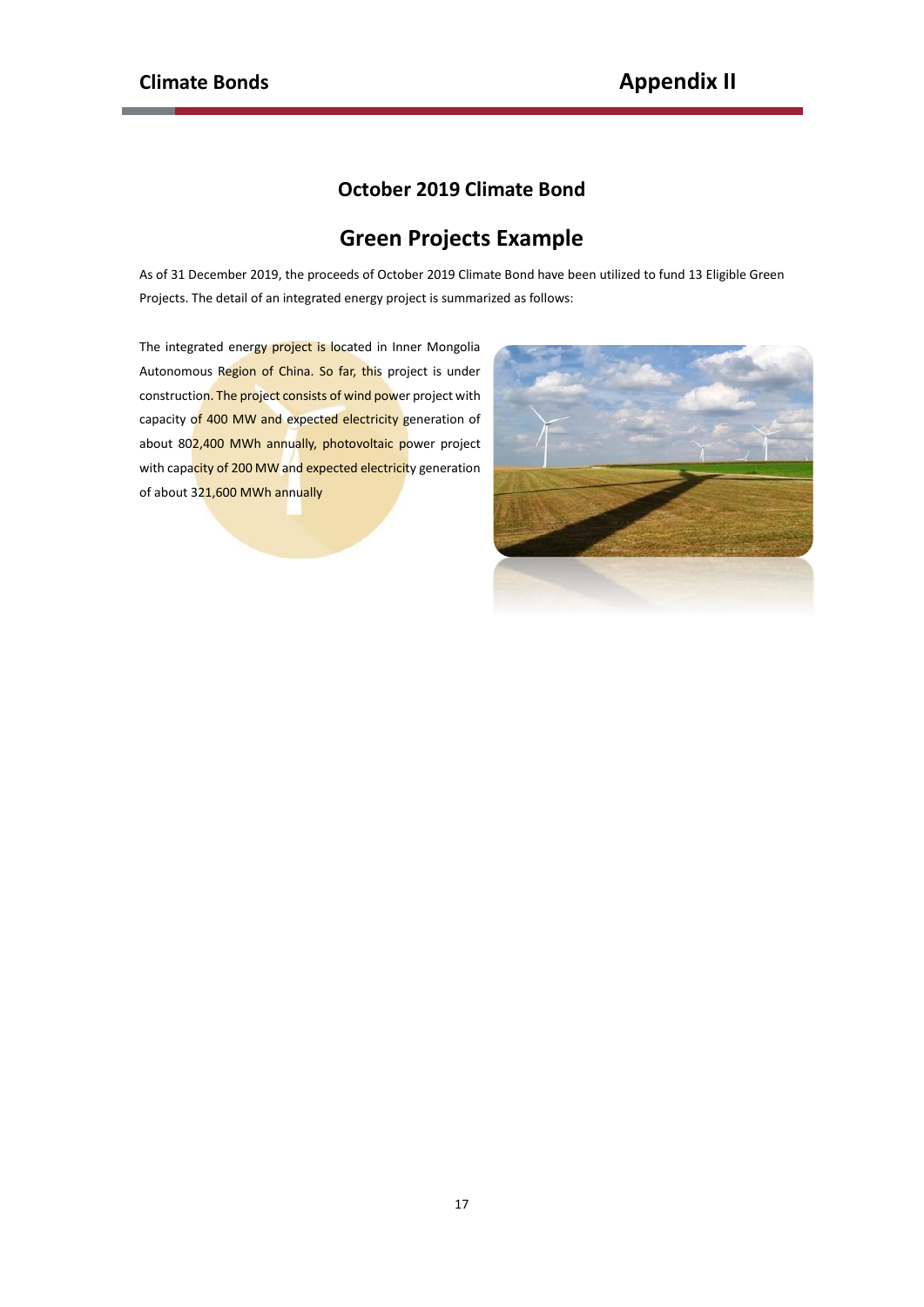## **May 2018 Sustainability Bond**

| <b>ISIN code</b> | <b>Currency</b> | Tenor<br>(year) | Coupon<br>type | <b>Amount</b><br>(million) | <b>CNY</b><br><b>Equivalent</b><br><b>Amount</b><br>(million) | <b>FX</b> rate | <b>CNY Net</b><br><b>Amount</b><br>(million) |
|------------------|-----------------|-----------------|----------------|----------------------------|---------------------------------------------------------------|----------------|----------------------------------------------|
| HK0000422813     | <b>HKD</b>      |                 | Fixed          | 3,000                      | 2.444                                                         | 0.8146         | 2,441.58                                     |

### **Table III-2 Proceeds Allocation in Terms of Category**

| Category                     | <b>Allocated amount (CNY million)</b> | <b>Number of</b><br>Projects/<br><b>Beneficiaries</b> | <b>Proportion</b> |  |
|------------------------------|---------------------------------------|-------------------------------------------------------|-------------------|--|
| Renewable energy             | 180.68                                | າ                                                     | 7.40%             |  |
| Clean transportation         | 865.42                                |                                                       | 35.44%            |  |
| Employment generation        | 840.82                                | 2,835                                                 | 34.44%            |  |
| Access to essential services | 554.66                                | 31,175                                                | 22.72%            |  |
| Total                        | 2,441.58                              | 5/34,010                                              | 100.00%           |  |

#### **Table III-3 Proceeds Allocation in Terms of Location**

| Location        | <b>Allocated amount (CNY million)</b> | <b>Proportion</b> |
|-----------------|---------------------------------------|-------------------|
| Northeast China | 263.33                                | 10.78%            |
| Northern China  | 155.03                                | 6.35%             |
| Eastern China   | 264.34                                | 10.83%            |
| Western China   | 252.23                                | 10.33%            |
| Mid-south China | 1,506.65                              | 61.71%            |
| Total           | 2,441.58                              | 100.00%           |

### **Table III-4 Environmental impact**

| Renewable energy | Allocated amount | Annual          | Renewable energy    | <b>Annual GHG emissions</b>      |  |
|------------------|------------------|-----------------|---------------------|----------------------------------|--|
|                  | (CNY million)    | generation(MWh) | capacity added (MW) | reduced (CO <sub>2</sub> tonnes) |  |
| (Wind)           | 180.68           | 148.050         | 99                  | 20.803                           |  |

| <b>Clean transportation</b> | <b>Allocated amount</b><br>(CNY million) | <b>Annual GHG emissions</b><br>reduced $(CO2$ tonnes) |
|-----------------------------|------------------------------------------|-------------------------------------------------------|
| (Electrified metro)         | 865.42                                   | 6.562                                                 |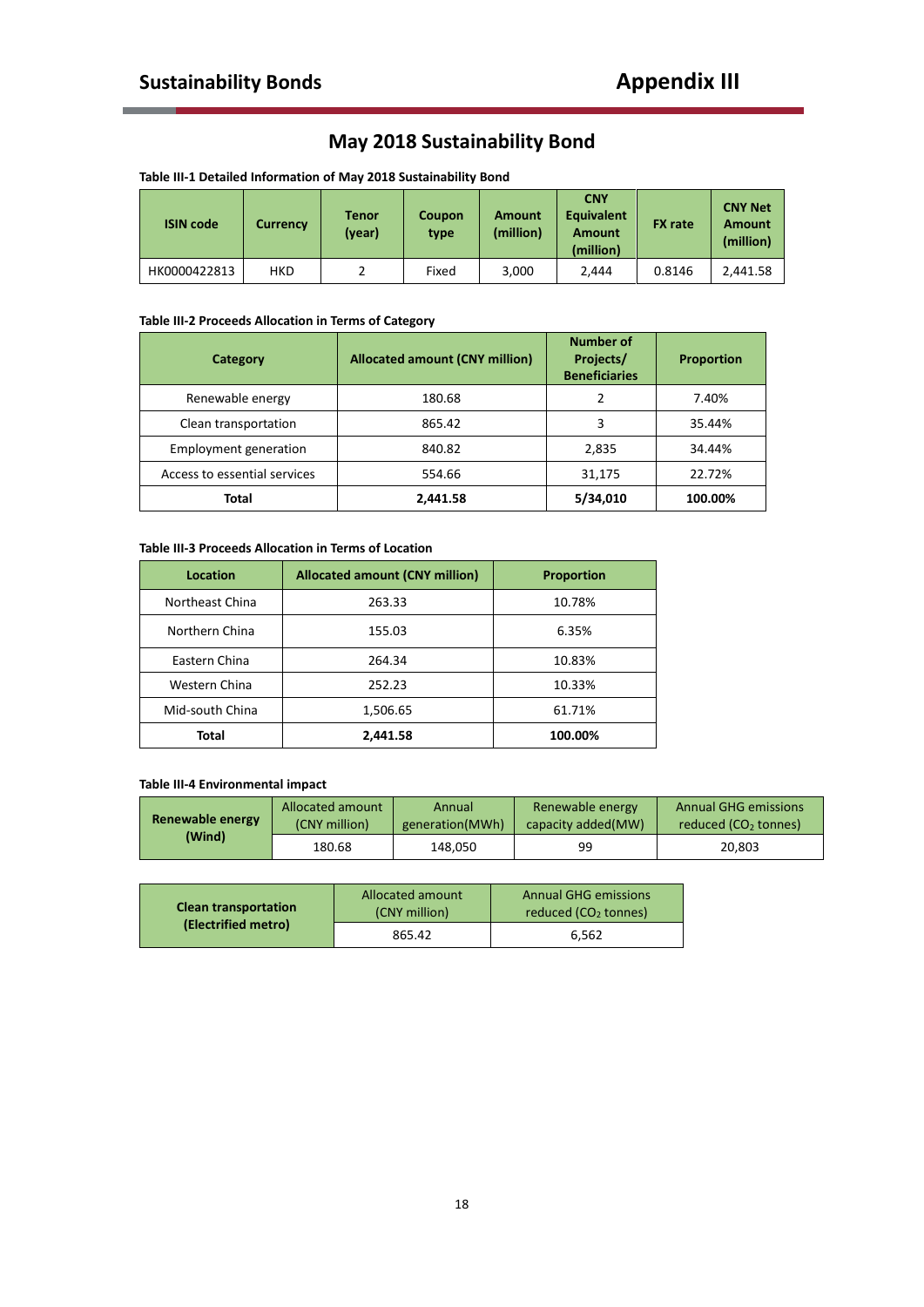# **May 2018 Sustainability Bond**

### **Table III-5 Social impact**

| <b>Access to essential services</b> |                                   |                         |  |  |  |  |
|-------------------------------------|-----------------------------------|-------------------------|--|--|--|--|
|                                     | Government-sponsored student loan |                         |  |  |  |  |
| Location                            | Loan Amount (CNY million)         | Number of beneficiaries |  |  |  |  |
| Northeast China                     | 126.28                            | 8,153                   |  |  |  |  |
| Northern China                      | 109.88                            | 5,124                   |  |  |  |  |
| Eastern China                       | 53.87                             | 2,706                   |  |  |  |  |
| Western China                       | 112.04                            | 7,230                   |  |  |  |  |
| Mid-south China                     | 152.59                            | 7,962                   |  |  |  |  |
| <b>Total</b>                        | 554.66                            | 31,175                  |  |  |  |  |

| <b>Employment generation</b> |                                        |                            |                                        |                            |                                                         |                                   |                                    |                                   |
|------------------------------|----------------------------------------|----------------------------|----------------------------------------|----------------------------|---------------------------------------------------------|-----------------------------------|------------------------------------|-----------------------------------|
|                              | Personal startup loan                  |                            | Farmer household<br>microbusiness loan |                            | Farmer household<br>individually-owned business<br>loan |                                   | <b>Total</b>                       |                                   |
| Location                     | Loan<br><b>Amount (CNY</b><br>million) | Number of<br>beneficiaries | Loan Amount<br>(CNY million)           | Number of<br>beneficiaries | Loan<br><b>Amount</b><br>(CNY<br>million)               | Number of<br><b>beneficiaries</b> | Loan<br>Amount<br>(CNY<br>million) | Number of<br><b>beneficiaries</b> |
| Northeast<br>China           | 100.43                                 | 1,095                      | 13.80                                  | 38                         | 22.82                                                   | 42                                | 137.05                             | 1,175                             |
| <b>Northern</b><br>China     | 11.99                                  | 114                        | 12.08                                  | 31                         | 21.08                                                   | 102                               | 45.15                              | 247                               |
| Eastern<br>China             | 6.56                                   | 29                         | 138.08                                 | 158                        | 65.83                                                   | 131                               | 210.47                             | 318                               |
| Western<br>China             | 45.28                                  | 415                        | 25.86                                  | 44                         | 69.05                                                   | 174                               | 140.19                             | 633                               |
| Mid-south<br>China           | 0.45                                   | 10                         | 257.16                                 | 375                        | 50.36                                                   | 77                                | 307.96                             | 462                               |
| <b>Total</b>                 | 164.71                                 | 1,663                      | 446.98                                 | 646                        | 229.14                                                  | 526                               | 840.82                             | 2,835                             |

| Location        | Access to essential services & Employment generation Total |                         |  |  |  |
|-----------------|------------------------------------------------------------|-------------------------|--|--|--|
|                 | Loan Amount (CNY million)                                  | Number of beneficiaries |  |  |  |
| Northeast China | 263.33                                                     | 9,328                   |  |  |  |
| Northern China  | 155.03                                                     | 5,371                   |  |  |  |
| Eastern China   | 264.33                                                     | 3.024                   |  |  |  |
| Western China   | 252.23                                                     | 7,863                   |  |  |  |
| Mid-south China | 460.56                                                     | 8,424                   |  |  |  |
| Total           | 1.395.48                                                   | 34,010                  |  |  |  |